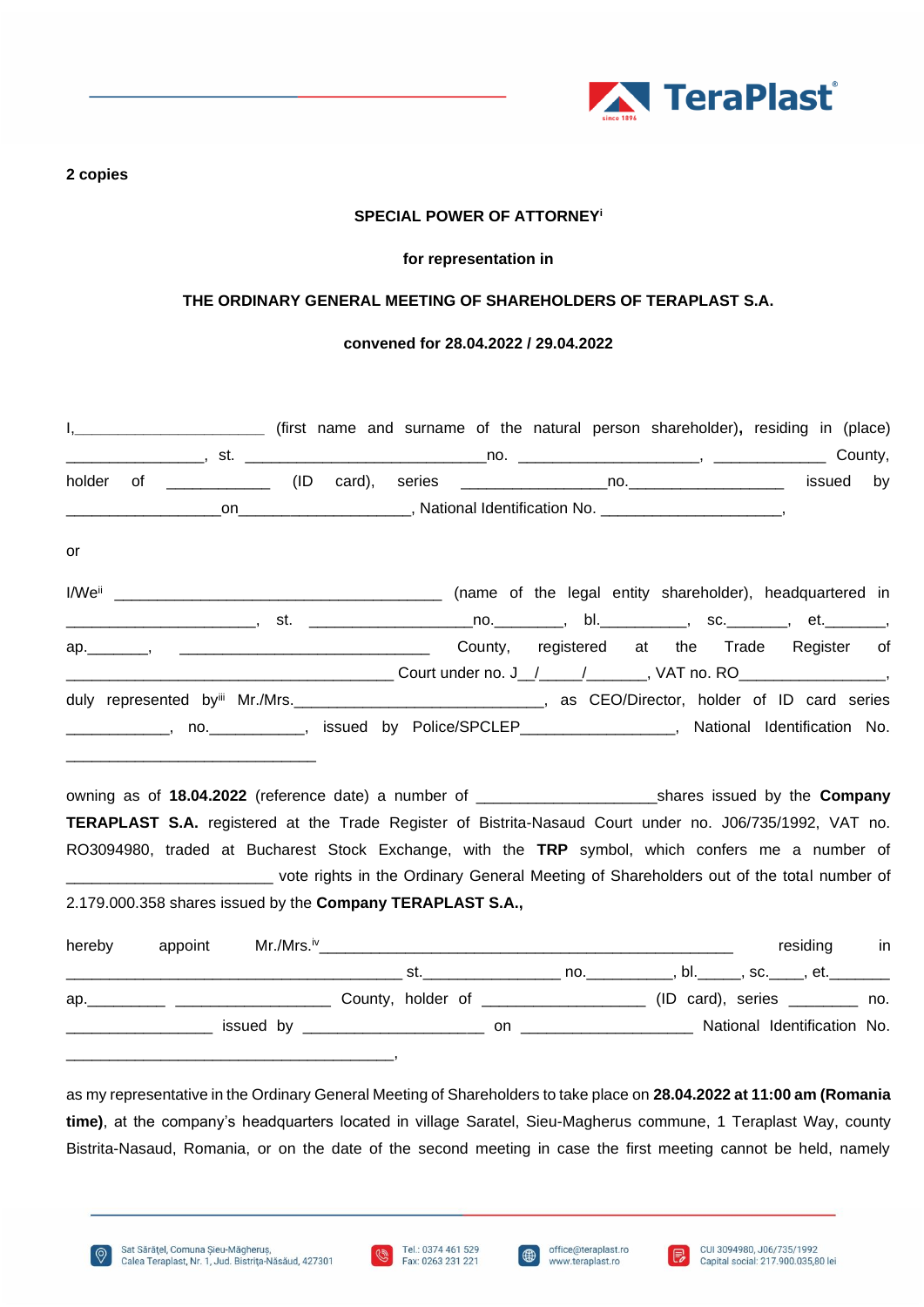

29.04.2022, to exercise the right to vote corresponding to my shares recorded in the Shareholders Record on the reference date, namely 18.04.2022, as follows:

**1.** For **item 1** of the agenda, namely: **"Approving the individual financial statements corresponding to fiscal year 2021, based on the Company's Board Report and the financial auditor's Report.":**

| For | <b>Against</b> | Abstaining |
|-----|----------------|------------|
|     |                |            |

**2.** For **item 2** of the agenda, namely: **"Approving the allocation of the total net profit corresponding to fiscal year 2021, amounting to 323.510.441 lei, as follows:**

- Legal reserves: 16.662.168 lei;
- **Distribution of dividends** in a total amount of **32.684.967,26** lei, the gross dividend/share proposed being of **0,015 lei\***, corresponding to the 2nd , 3rd and 4th quarters of the year 2021. Dividends are to be distributed pursuant to this decision, on the Payment Date, as set forth below, to the shareholders registered on the Record Date below;
- Dividends in a total amount of 226.615.937 lei, namely 0,13 lei gross dividend/share have been allocated from the profit earned during the first quarter of 2021, on the basis of the decision of the ordinary general meeting of the Company's shareholders of 25 June 2021 and have been paid in July 2021;

Thus, the total amount of dividends being distributed for the fiscal year 2021 is of 259.300.904,26 lei, namely 0,145 lei gross price per share (out of which 0,13 lei gross price/share has already been paid).

- Share capital increase: 43.579.988 lei. The increase has been approved by the extraordinary general meeting of the Company's shareholders of 25 June 2021 and implemented in September 2021, out of the profit earned during the first quarter of 2021;
- Retained earnings: 3.967.380 lei.

*\*When the value of a gross dividend/share was calculated, the calculation considered the number of shares issued by the Company, out of which were taken out 2.541 shares, which entered the Company's account (following application of the algorithm and rounding the results to the lower integer as a result of the processing of the share capital increase, conducted in accordance with the EGM no. 1/29.04.2020, and the EGM Resolution no. 1/25.06.2021, respectively) and are currently owned by the Company, considering that own shares do not entitle holding dividends or any other rights.":*

| For | <b>Against</b> | Abstaining |
|-----|----------------|------------|
|     |                |            |

**3.** For **item 3** of the agenda, namely: **"Approving the consolidated financial statements corresponding to fiscal year 2021, based on the Board Report and the financial auditor's Report."**





⊕

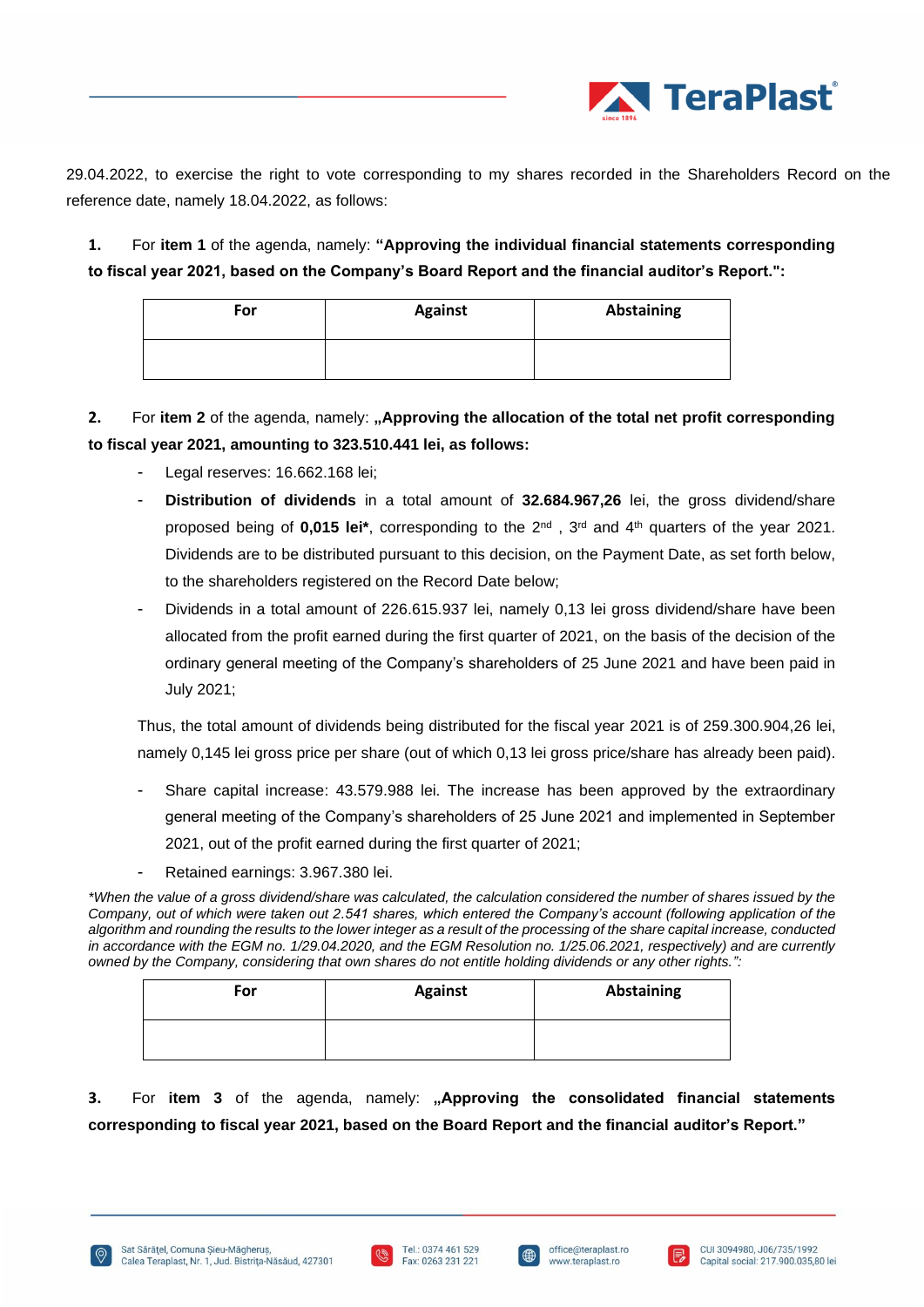

| For | <b>Against</b> | Abstaining |
|-----|----------------|------------|
|     |                |            |

**4.** For item 4 of the agenda, namely: "Approving the remuneration report for the members of the **Board of Directors and of the executive directors, for the year 2021.":**

| For | <b>Against</b> | Abstaining |
|-----|----------------|------------|
|     |                |            |

**5.** For item 5 of the agenda, namely: "Discharging the directors for the fiscal year 2021.":

| For | <b>Against</b> | Abstaining |
|-----|----------------|------------|
|     |                |            |

**6.** For **item 6** of the agenda, namely: **"Approving the Income and Expenses Budget corresponding to the fiscal year 2022.":**

| For | <b>Against</b> | Abstaining |
|-----|----------------|------------|
|     |                |            |

**7.** For **item 7** of the agenda, namely: **"Approving the Investment Program corresponding to the fiscal year 2022."***.*

| For | <b>Against</b> | Abstaining |
|-----|----------------|------------|
|     |                |            |

**8.** For **item 8** of the agenda, namely: **"Setting the remuneration level of the Board members for the current year and the general limit of additional remunerations of the Board members.**

**Remunerations thus established shall be valid until the next ordinary general meeting in which the amount of compensations for the directors and/or additional remunerations shall be approved.".**

*Proposals:* 

*- To approve a fixed remuneration for the Board members (including the Chairman of the Board) in an amount of 2.000 Euros net monthly;* 





 $\oplus$ 

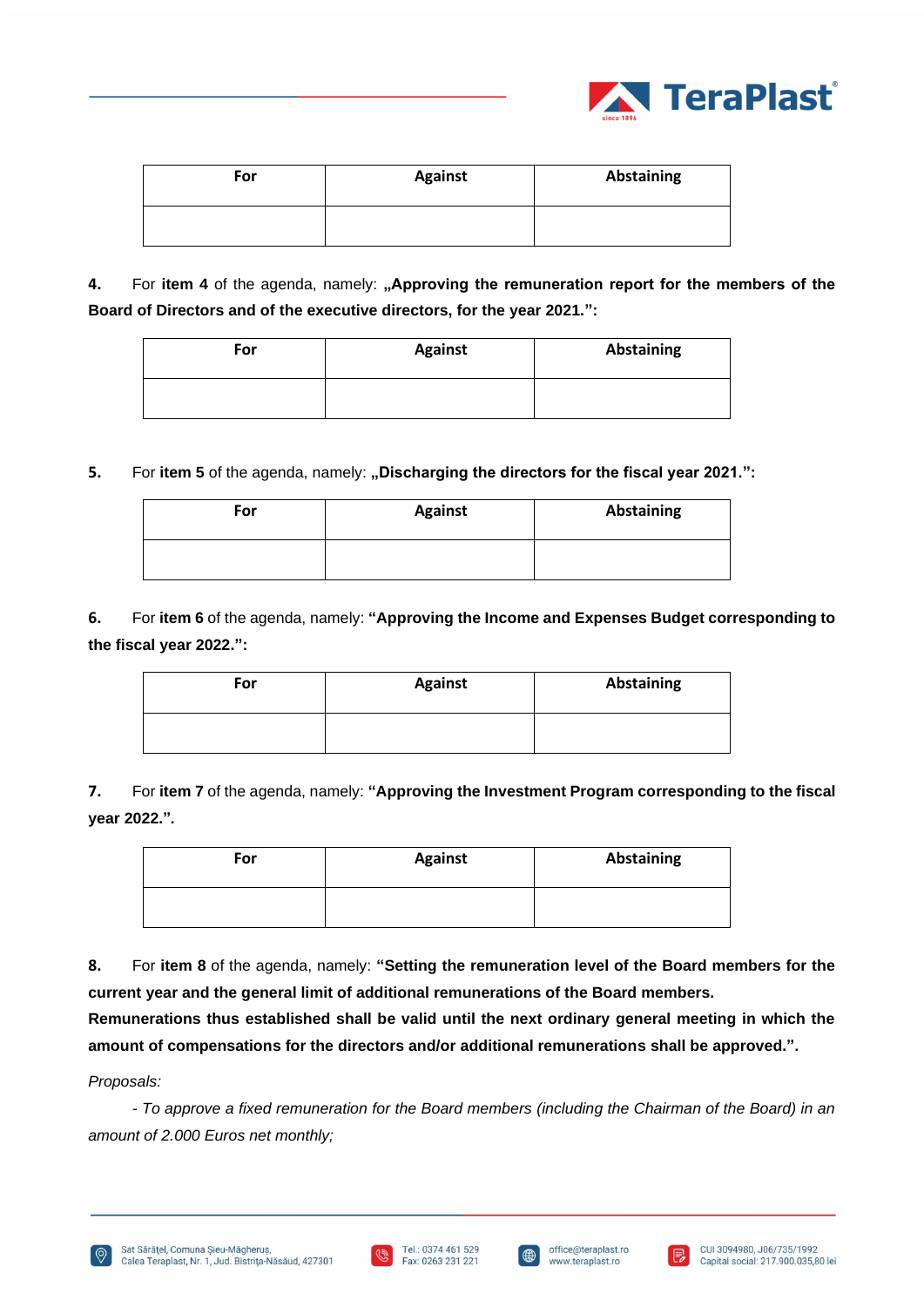

*- To approve the maximum limit of additional remunerations of the Board members – that is, maximum 200% as compared to the fixed monthly remuneration established according to the previous item.*

| For | <b>Against</b> | Abstaining |
|-----|----------------|------------|
|     |                |            |

**9.** For **item 9** of the agenda, namely: **"Electing the internal auditor of the Company, setting the duration of the agreement for auditing services and the remuneration granted.":**

*Proposal:* 

*- Appointing as internal auditor MAZARS ROMANIA S.R.L.* 

*- The duration of the internal auditor's appointment to be of two 1 year from the date the OGMS resolution is adopted;* 

*- The remuneration of the internal auditor to be of 5.000 Euros per annum.*

| For | <b>Against</b> | <b>Abstaining</b> |
|-----|----------------|-------------------|
|     |                |                   |

**10.** For **item 10** of the agenda, namely: **"Approving the striking off the Bistrița-Năsăud Trade Register Office any mention concerning the internal auditor whose mandate will not be prolonged, if that should be the case.":**

| For | <b>Against</b> | <b>Abstaining</b> |
|-----|----------------|-------------------|
|     |                |                   |

**11.** For **item 11** of the agenda, namely: **"Approving the 8th of July 2022 as "***ex date***", namely the date before the registration date on which the financial instruments subject to the corporate bodies' resolutions are traded without the rights deriving from the resolution, according to Article 2 paragraph 2 l) of Regulation 5/2018.":**

| For | <b>Against</b> | Abstaining |
|-----|----------------|------------|
|     |                |            |

**12.** For **item 12** of the agenda, namely: **"Approving the 11th of July 2022 as registration date in identifying the shareholders on which the decisions adopted by the Ordinary General Meeting will bear effects, according to Article 87 of Law no. 24/2017 (republished) ("***Registration Date***").":**





l ∰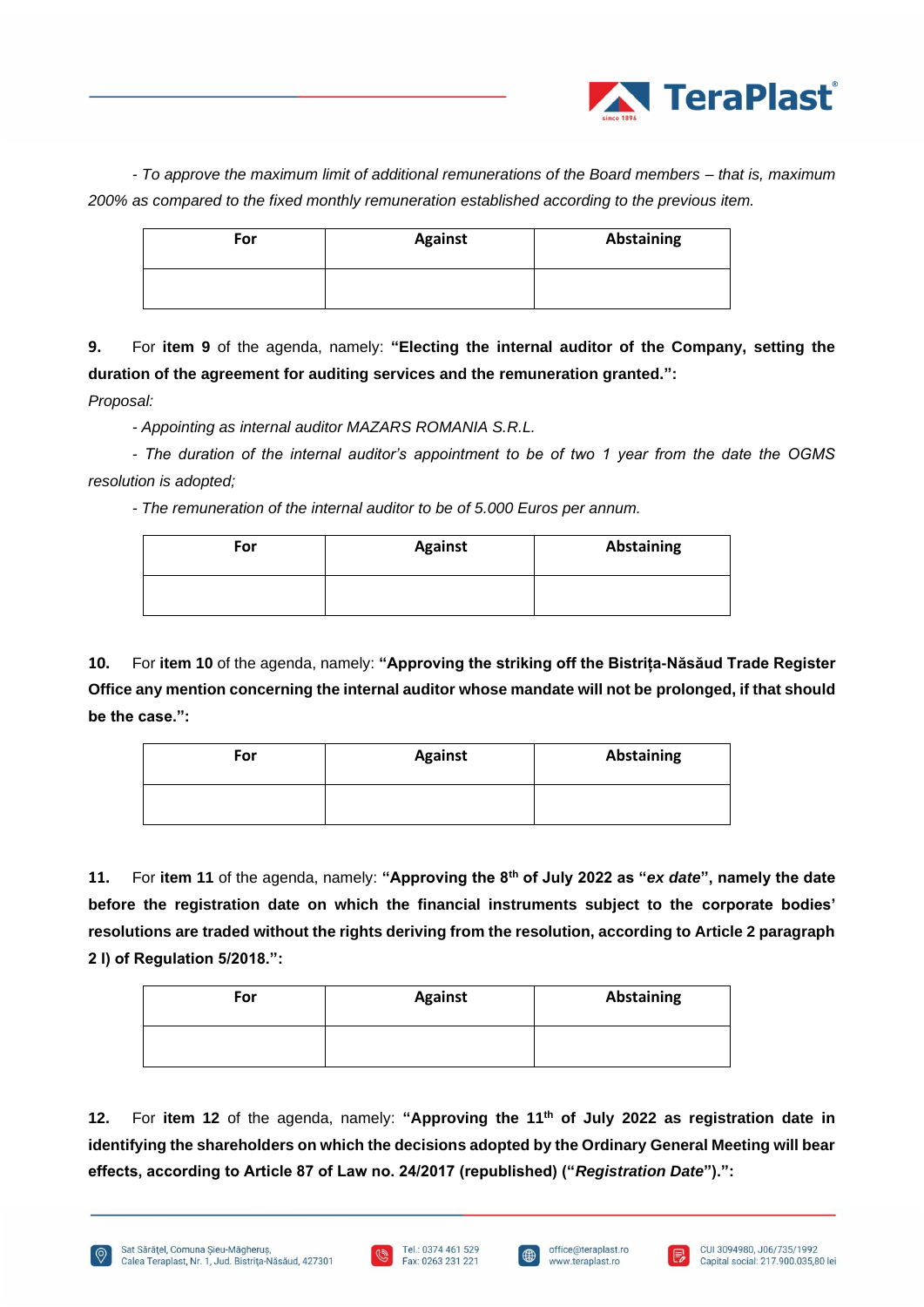

| For | <b>Against</b> | Abstaining |
|-----|----------------|------------|
|     |                |            |

**13.** For **item 13** of the agenda, namely: **"Approving the 29th of July 2022 as payment date, as defined by Article 87 paragraph 2 of Law no. 24/2017 (republished) and Article 2 paragraph 2 h) and Article 178 of Regulation no. 5/2018 ("***Payment Date***").":**

| For | <b>Against</b> | <b>Abstaining</b> |
|-----|----------------|-------------------|
|     |                |                   |

**14.** For **item 14** of the agenda, namely: **"Entrusting the Board of Directors with the fulfilment of the decisions adopted by the Ordinary General Meeting of Shareholders.":**

| For | <b>Against</b> | Abstaining |
|-----|----------------|------------|
|     |                |            |

**15.** For **item 15** of the agenda, namely: **"Appointing the Chairman of the Ordinary General Meeting of Teraplast S.A. to sign the OGM Resolution on behalf and in the name of all the attending shareholders.":**

| For | <b>Against</b> | Abstaining |
|-----|----------------|------------|
|     |                |            |

**16.** For **item 16** of the agenda, namely: **"Appointing the Company's legal counsel, Mrs. Kinga Vaida, to carry out all formalities concerning the OGM recording with the Trade Register Office attached to Bistrita-Nasaud Court and its publication in the Official Gazette of Romania, Part IV.":**

| For | <b>Against</b> | Abstaining |
|-----|----------------|------------|
|     |                |            |

Please find hereby attached a copy of the valid ID card<sup>y</sup>/a copy of the registration certificate<sup>vi</sup>.







 $\oplus$ 

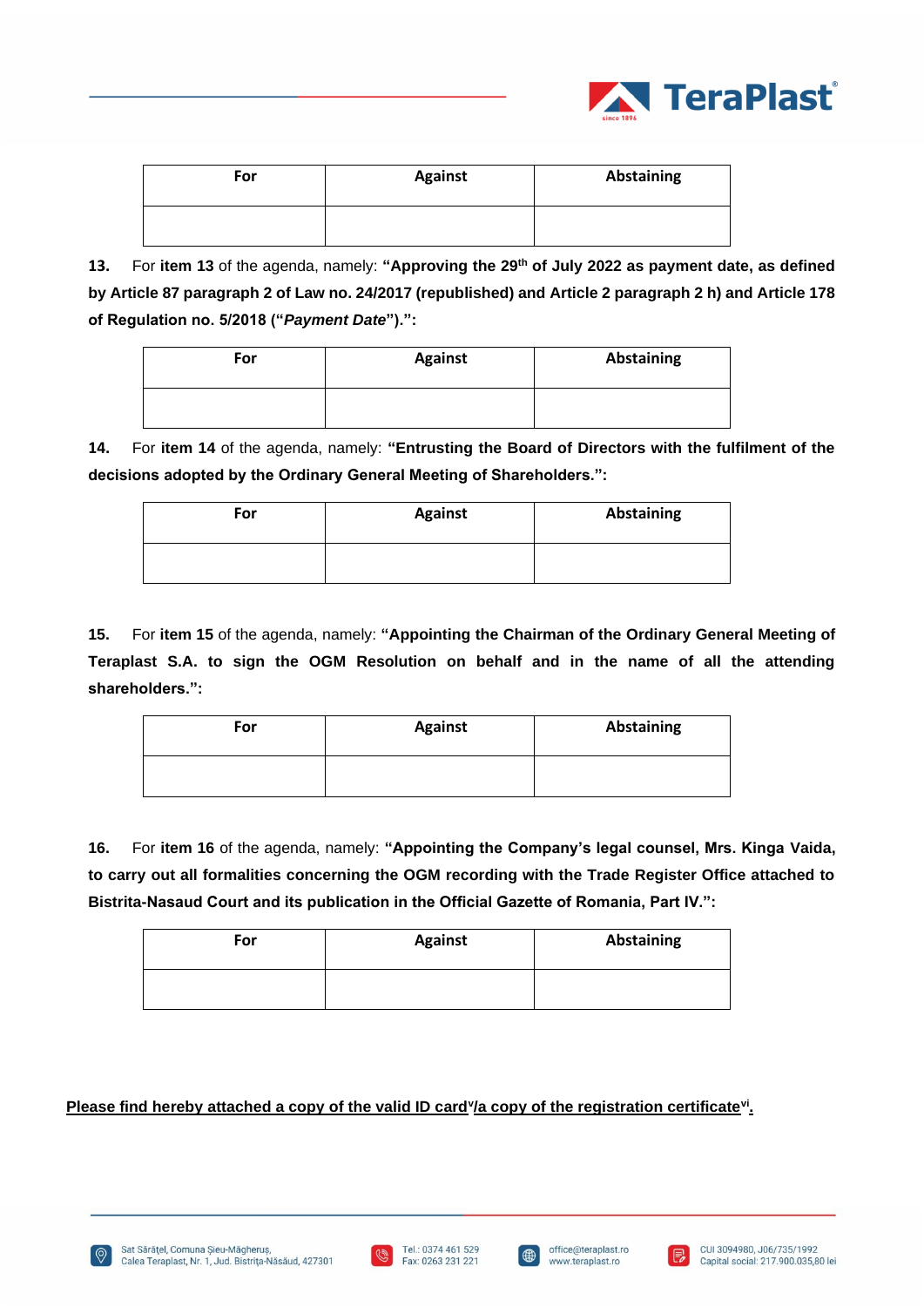

I hereby authorize the representative referred to above to cast their vote as they may deem appropriate on the matters not identified and included in the agenda until this date, pursuant to the applicable law.

This special power of attorney contains information in accordance with Law 24/2017 on the issuers of financial instruments and market operations (Republished), the ASF Regulation no. 5/2018. This special power of attorney should be signed and dated by the principal shareholder. All the boxes of this special power of attorney shall be filled in by the principal shareholder.

The special power of attorney is executed in 3 original copies, one for the principal, one for the agent, and one to be submitted at the headquarters of the TERAPLAST S.A. not later than **26.04.2022, 09:00 am Romania time**.

**Date: \_\_\_\_\_\_\_\_\_\_\_\_\_\_\_\_\_\_\_\_\_\_\_\_ vii\_\_\_\_\_\_\_\_\_\_\_\_\_\_\_\_\_\_\_\_\_\_\_\_\_\_\_\_\_\_\_\_\_\_\_\_\_\_\_ (signature)**

**viii\_\_\_\_\_\_\_\_\_\_\_\_\_\_\_\_\_\_\_\_\_\_\_\_\_\_\_\_\_\_\_\_\_\_\_\_\_\_\_**

(First name and surname of the natural person shareholder or the legal representative of the legal entity, in capital letters)

Personal data entered in this special power of attorney (name and surname, domicile, series, number and date of issuance of identity card, personal numerical code, signature, number of shares held) shall be processed in compliance with the legal provisions regarding the protection of individuals with regard to the processing of personal data and the free circulation of such data, during the period stipulated by law, pursuant to Law no. 24/2017 on Issuers of Financial Instruments and Market Operations (Republished) and of ASF Regulation no. 5/2018 on Issuers of Financial Instruments and Market Operations, as amended and Law no. 31/1990 on societies.

You benefit from the right of access, intervention, rectification and porting of the data you provide us, limit our processing and even request the deletion of the data.

Please note that interfering with the data you have provided to us may be such as to prevent your mandate from exercising the vote at the Ordinary General Shareholders' Meeting of the Teraplast S.A. from the date of 28.04.2022/29.04.2022.

In this case, the issuing company is exonerated from liability. Please let us know your requests in any way that is assuring the identity of the applicant and his or her entitlement. We will answer you without delay. If you are dissatisfied, you can contact ANSPDCP.

This section provides information on the legal provisions relating to the processing of personal data of natural persons listed in the special power of attorney.







l ∰